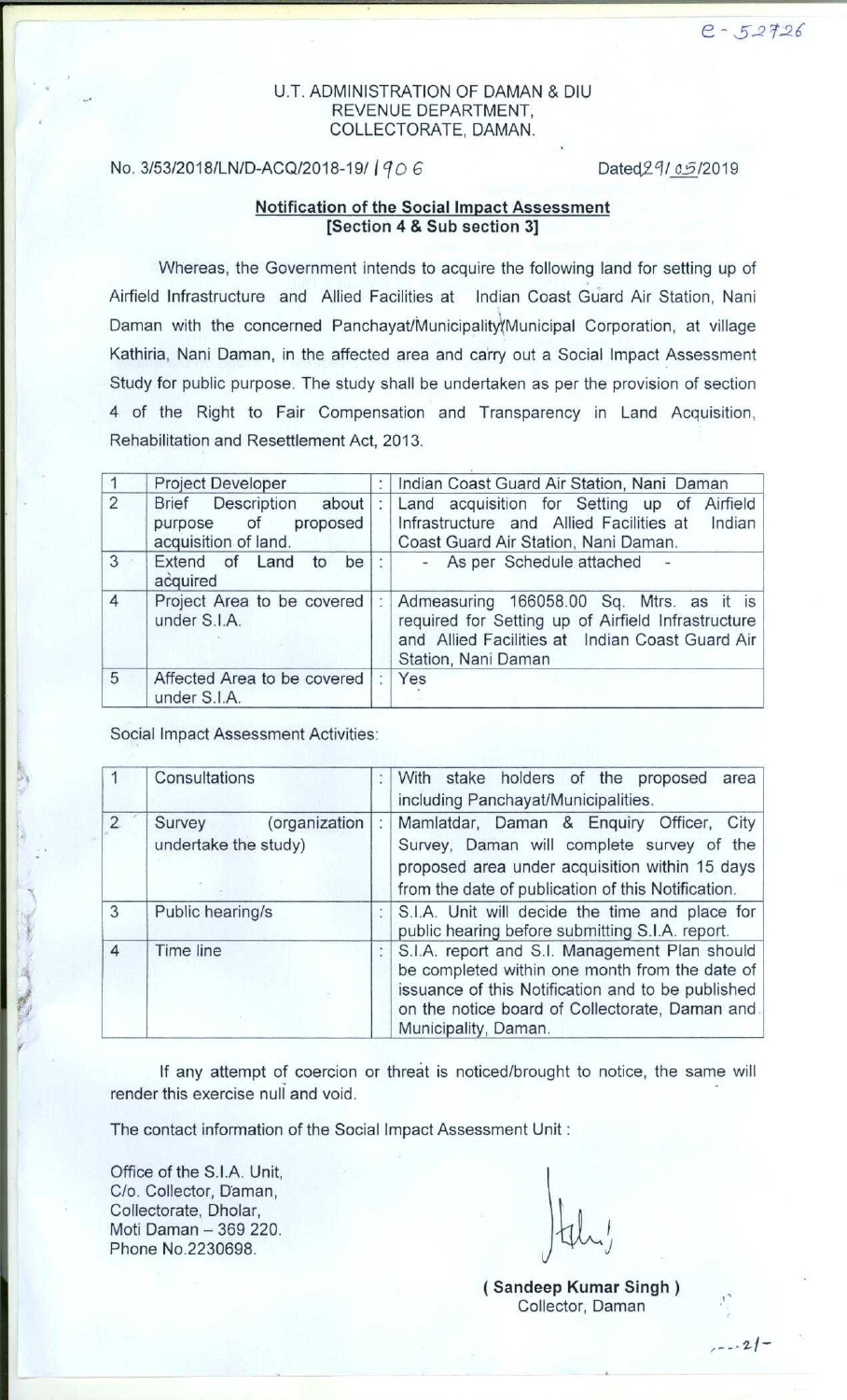To,

 $\mathcal{N}$ 

- 1. The Dy**. Collector**( **HQ), Daman**
- 2. The Chief **Executive Officer, District Panchayat, Daman.**
- 3. The Chief **Officer**, **Daman Municipal Council, Daman**
- **4. The Executive Engineer**, **PWD., Daman**
- 5. The **Joint Director, Govt. Printing Press** , **Daman with a request to publish the above notification in the Official Gazette of Daman & Diu.**
- **6. The Mamlatdar, Daman.**
- 7. The Enquiry Officer, City Survey, Daman.
- **8. The Block Development Officer**, **Daman.**
- p/The State Information **Officer**, **NIC, Daman with a request to upload on the official website.**

---3/-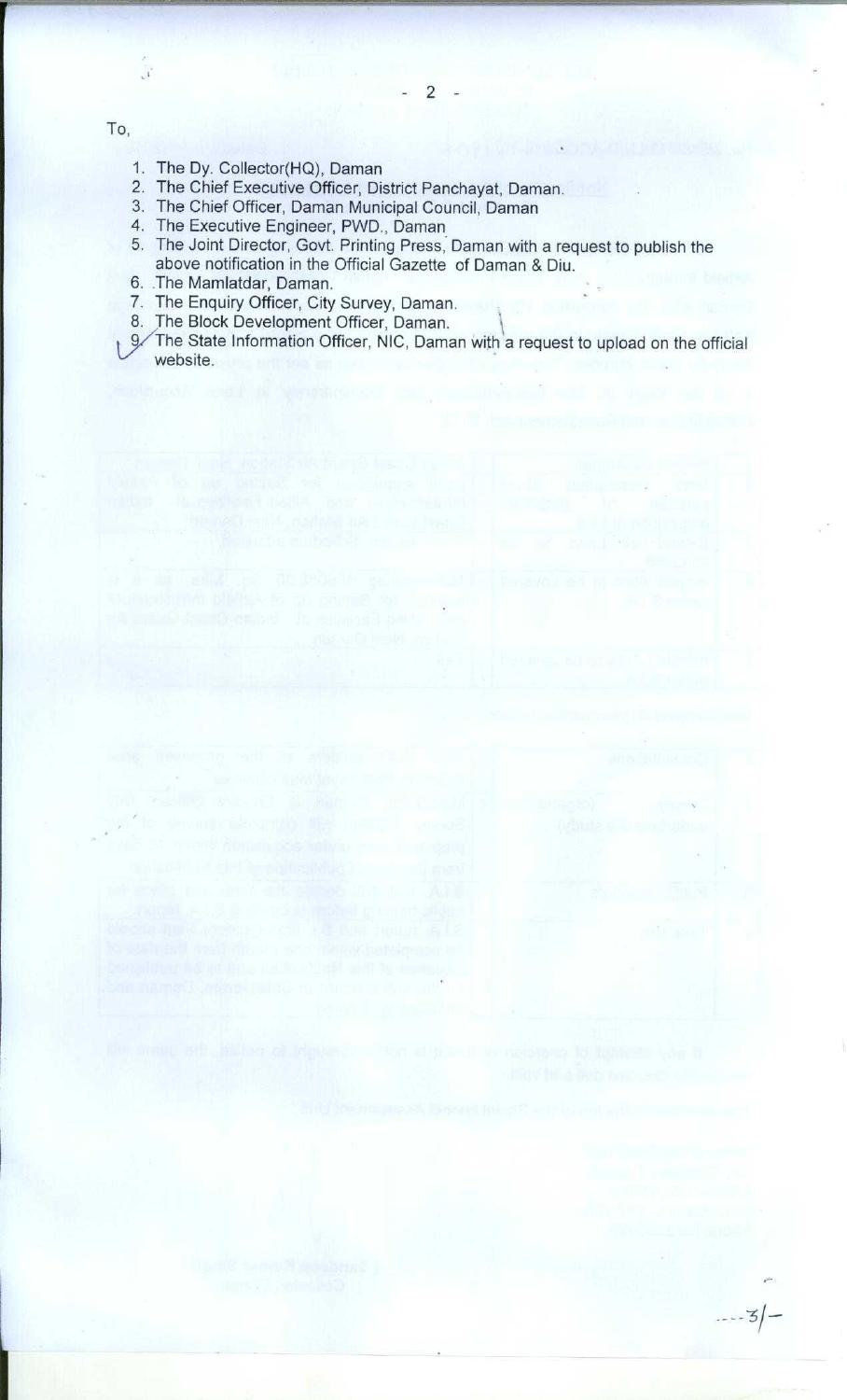# **SCHEDULED**

## **No. 3/53**/**2018**/**L N D-AC QI2018-19**

#### **Sub: Acquisition of land for Setting up of Airfield Infrastructure and Allied Facilities at Indian Coast Guard Air Station** , **Daman.**

 $-3-$ 

| Sr.No.<br>Survey No. |                      | Total Area (in Sq.<br>Mtrs. | Area to be acquired | Classification<br>of land |
|----------------------|----------------------|-----------------------------|---------------------|---------------------------|
|                      | Kathiria, Nani Daman |                             |                     |                           |
| 01.                  | 158/Part             | 4262.00                     | 1300.00             | Agri                      |
| 02.                  | 195/Part             | 2975.00                     | 1850.00             | Agri                      |
| 03.                  | 129                  | 2000.00                     | 2000.00             | Agri                      |
| 04.                  | 120                  | 3500.00                     | 3500.00             | Agri                      |
| 05.                  | 121                  | 2400.00                     | 2400.00             | Agri                      |
| 06.                  | 122/1                | 1160.00                     | 1160.00             | Agri                      |
| 07.                  | 122/2                | 3300.00                     | 900.00              | Agri                      |
| 08.                  | 123                  | 2700.00                     | 2700.00             | Agri                      |
| 09.                  | 124                  | 2200.00                     | 2200.00             | Agri                      |
| 10.                  | 125/1                | 1100.00                     | 1100.00             | Agri                      |
| 11.                  | 125/2                | 1800.00                     | 1800.00             | Agri                      |
| 12.                  | 126/1                | 800.00                      | 800.00              | Agri                      |
| 13.                  | 126/2                | 700.00                      | 700.00              | Agri                      |
| 14.                  | 126/3                | 2800.00                     | 2800.00             | Agri                      |
| 15.                  | 127/1                | 1900.00                     | 1900.00             | Agri                      |
| 16.                  | 127/2                | 1800.00                     | 1800.00             | Agri                      |
| 17.                  | 128/1                | 1600.00                     | 1600.00             | Agri                      |
| 18.                  | 128/2                | 1000.00                     | 1000.00             | Agri                      |
| 19.                  | 130/1                | 1000.00                     | 1000.00             | Agri                      |
| 20.                  | 130/2                | 1000.00                     | 1000.00             |                           |
| 21.                  | 131/1                | 1500.00                     | 1500.00             | Agri                      |
| 22.                  | 131/2                | 800.00                      | 800.00              | Agri                      |
| 23.<br>S.            | 132/1                | 10700.00                    | 10700.00            | Agri                      |
| 24.                  | 132/2                | 1200.00                     | 1200.00             | Agri                      |
| 25.                  | 133                  | 4500.00                     | 4500.00             | Agri                      |
| 26.                  | 134                  | 2100.00                     | 2100.00             | Agri                      |
| 27.                  | 135                  | 2400.00                     | 2400.00             | Agri                      |
| 28.<br>$\mu$         | 136                  | 2200.00                     | 2200.00             | Agri                      |
| 29.                  | 137/1                | 1600.00                     | 1600.00             | Agri                      |
| 30.                  | 137/2                | 1600.00                     | 1600.00             | Agri                      |
| 31.                  | 138                  | 8100.00                     | 8100.00             | Agri                      |
| 32.                  | 139                  | 2900.00                     |                     | Agri                      |
| 33.                  | 140/1                | 1200.00                     | 2900.00             | Agri                      |
| 34.                  | 140/2                | 2700.00                     | 1200.00             | Agri                      |
| 35.                  | 141                  | 2425.00                     | 2700.00<br>2425.00  | Agri                      |
| 36.                  | 142                  | 4565.00                     |                     | Agri                      |
| 37.                  | 143                  | 3770.00                     | 4565.00<br>3770.00  | Agri                      |
| 38.                  | 144                  | 2100.00                     |                     | Agri                      |
| 39.                  | 145/1                | 700.00                      | 2100.00             | Agri                      |
|                      | 145/2                | 2300.00                     | 700.00              | Agri                      |
| 40.                  |                      |                             | 2300.00             | Agri                      |
| 41.                  | 146/1                | 1500.00                     | 1500.00             | Agri                      |
| 42.                  | 146/2                | 2000.00                     | 2000.00             | Agri                      |
| 43.                  | 147/1                | 1100.00                     | 1100.00             | Agri                      |
| 44.                  | 147/2                | 1200.00                     | 1200.00             | Agri                      |
| 45.                  | 148.00               | 3900.00                     | 3900.00             | Agri                      |
| 46.                  | 149/1                | 1500.00                     | 1500.00             | Agri                      |
| 47.                  | 149/2                | 1143.00                     | 1143.00             | Agri                      |
| 48.                  | 150/1                | 1910.00                     | 1910.00             | Agri                      |
| 49.                  | 150/2                | 1175.00                     | 1175.00             | Agri                      |
| 50.                  | 151/1                | 1800.00                     | 900.00              | Agri                      |
| 51.                  | 151/2                | 1600.00                     | 1600.00             | Agri                      |

*r 10 -Icl `I*

 $... 4/-$ 

b